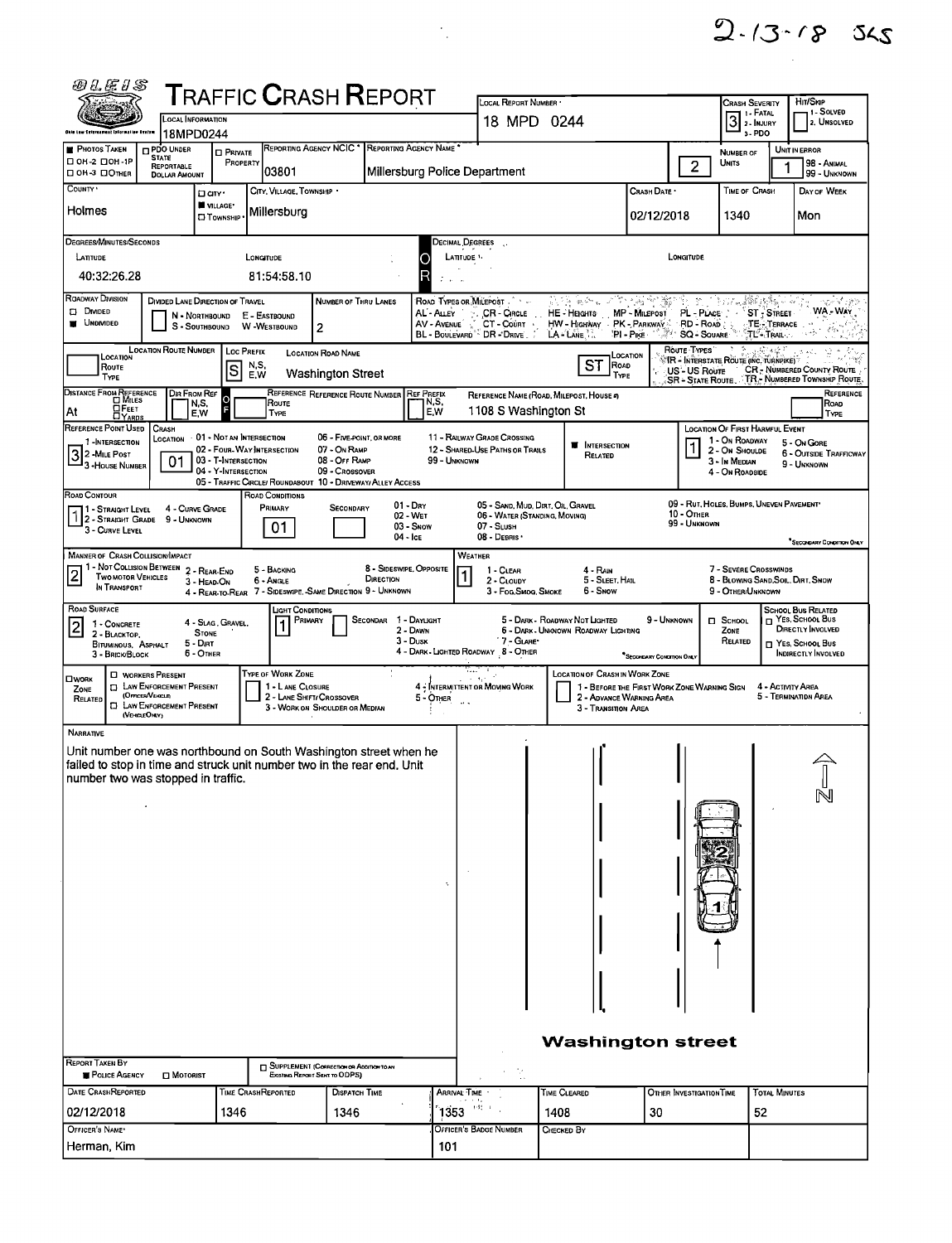|                                                                                | $\mathsf{J}\mathsf{N}$ IT                                                                                    |                            |                                                                                                             |                                                                                                                         |                                                                                                  |                                                                                                                               |                   |                                                                                       |                                                                                            |                                                                                                               | <b>LOCAL REPORT NUMBER</b>                                                                                            |                                                                                                                                                                                                                    |                                                   |                                                                               |                                      |  |  |
|--------------------------------------------------------------------------------|--------------------------------------------------------------------------------------------------------------|----------------------------|-------------------------------------------------------------------------------------------------------------|-------------------------------------------------------------------------------------------------------------------------|--------------------------------------------------------------------------------------------------|-------------------------------------------------------------------------------------------------------------------------------|-------------------|---------------------------------------------------------------------------------------|--------------------------------------------------------------------------------------------|---------------------------------------------------------------------------------------------------------------|-----------------------------------------------------------------------------------------------------------------------|--------------------------------------------------------------------------------------------------------------------------------------------------------------------------------------------------------------------|---------------------------------------------------|-------------------------------------------------------------------------------|--------------------------------------|--|--|
|                                                                                |                                                                                                              |                            |                                                                                                             |                                                                                                                         |                                                                                                  |                                                                                                                               |                   |                                                                                       |                                                                                            |                                                                                                               |                                                                                                                       | 18 MPD 0244                                                                                                                                                                                                        |                                                   |                                                                               |                                      |  |  |
| UNIT NUMBER                                                                    | OWNER NAME: LAST, FIRST, MIDDLE ( C) SAME AS DRIVER )                                                        |                            |                                                                                                             |                                                                                                                         |                                                                                                  |                                                                                                                               |                   |                                                                                       |                                                                                            | OWNER PHONE NUMBER                                                                                            |                                                                                                                       | <b>DAMAGE SCALE</b>                                                                                                                                                                                                |                                                   | DAMAGE AREA                                                                   |                                      |  |  |
|                                                                                | Brown, Kevin, E                                                                                              | <b>CISAME AS DRIVER</b>    |                                                                                                             |                                                                                                                         |                                                                                                  |                                                                                                                               |                   |                                                                                       | 330-231-6552                                                                               |                                                                                                               |                                                                                                                       | $\overline{c}$                                                                                                                                                                                                     |                                                   | FRONT                                                                         |                                      |  |  |
| OWNER ADDRESS: CITY, STATE, ZIP                                                |                                                                                                              |                            |                                                                                                             |                                                                                                                         | 1 - None                                                                                         |                                                                                                                               | σ                 |                                                                                       |                                                                                            |                                                                                                               |                                                                                                                       |                                                                                                                                                                                                                    |                                                   |                                                                               |                                      |  |  |
| 187 S Crawford Street, Millersburg, OH, 44654<br>LP STATE LICENSE PLATE NUMBER |                                                                                                              |                            |                                                                                                             |                                                                                                                         | <b>VEHICLE IDENTIFICATION NUMBER</b>                                                             |                                                                                                                               |                   |                                                                                       |                                                                                            |                                                                                                               | # Occupants                                                                                                           | 2 - MINOR                                                                                                                                                                                                          |                                                   |                                                                               |                                      |  |  |
| он<br>FSD5657                                                                  |                                                                                                              |                            |                                                                                                             |                                                                                                                         | <b>JTDKB20U693504064</b>                                                                         |                                                                                                                               |                   |                                                                                       |                                                                                            |                                                                                                               | 2.                                                                                                                    | $\Box$<br>□                                                                                                                                                                                                        |                                                   |                                                                               |                                      |  |  |
| <b>VEHICLE YEAR</b>                                                            | <b>VEHICLE MAKE</b>                                                                                          |                            |                                                                                                             |                                                                                                                         | VEHICLE MODEL                                                                                    |                                                                                                                               |                   |                                                                                       |                                                                                            | VEHICLE COLOR                                                                                                 |                                                                                                                       | 3 - FUNCTIONAL                                                                                                                                                                                                     |                                                   |                                                                               |                                      |  |  |
| 2009<br>Proof of                                                               | Tovota<br>INSURANCE COMPANY                                                                                  |                            |                                                                                                             |                                                                                                                         | Prius<br>POLICY NUMBER                                                                           |                                                                                                                               |                   |                                                                                       | TAN                                                                                        |                                                                                                               |                                                                                                                       | 4 - DISABLING                                                                                                                                                                                                      |                                                   | σ                                                                             | ้อ                                   |  |  |
| <b>INSURANCE</b><br><b>SHOWN</b>                                               | State Farm                                                                                                   |                            |                                                                                                             |                                                                                                                         | 777 894-E23-35                                                                                   |                                                                                                                               |                   | <b>Towep By</b>                                                                       |                                                                                            |                                                                                                               |                                                                                                                       | 9 - UNKNOWN                                                                                                                                                                                                        |                                                   | $\Box$                                                                        |                                      |  |  |
| CARRIER NAME, ADDRESS, CITY, STATE, ZIP                                        |                                                                                                              |                            |                                                                                                             |                                                                                                                         |                                                                                                  |                                                                                                                               |                   |                                                                                       |                                                                                            |                                                                                                               |                                                                                                                       |                                                                                                                                                                                                                    |                                                   | REAL                                                                          | <b>CARRIER PHONE</b>                 |  |  |
| US DOT                                                                         | VEHICLE WEIGHT GVWR/GCWR                                                                                     |                            |                                                                                                             |                                                                                                                         | CARGO BODY TYPE                                                                                  |                                                                                                                               |                   |                                                                                       |                                                                                            |                                                                                                               | <b>TRAFFICWAY DESCRIPTION</b>                                                                                         |                                                                                                                                                                                                                    |                                                   |                                                                               |                                      |  |  |
| HM PLACARD ID NO.                                                              |                                                                                                              | 2 - 10.001 to 26.000 K Las | 1 - LESS THAN OR EQUAL TO 10K LBS                                                                           | 01                                                                                                                      |                                                                                                  | 101 - No Cargo Body Type/Not Applicabl 09 - Pole<br>02 - Bus/Van (9-15 Seats, Inc Driver)<br>03 - Bus (15+ SEATS, INC DRIVER) |                   | 10 - CARGO TANK<br>11 - FLAT BED                                                      |                                                                                            |                                                                                                               |                                                                                                                       | 11 - Two-Way, Not Divided<br>2 - Two-WAY, NOT DIVIDED, CONTINUOUS LEFT TURN LANE<br>3 - Two-WAY, DIVIDED, UNPROTECTED (PAINTED OR GRASS >4FT.) MEDIA                                                               |                                                   |                                                                               |                                      |  |  |
|                                                                                |                                                                                                              | 3 - MORE THAN 26,000K LBS. |                                                                                                             |                                                                                                                         | 05 - LOGGING                                                                                     | 04 - VEHICLE TDWING ANOTHER VEHICLE                                                                                           |                   | 12 - Dump                                                                             | 13 - CONCRETE MIXER                                                                        |                                                                                                               |                                                                                                                       | 4 - Two Way, Divided, Positive Median Barrier<br>5 - ONE-WAY TRAFFICWAY                                                                                                                                            |                                                   |                                                                               |                                      |  |  |
| <b>HM CLASS</b><br><b>NUMBER</b>                                               | <b>CI RELATED</b>                                                                                            | HAZARDOUS MATERIAL         |                                                                                                             |                                                                                                                         | 08 - GRAIN, CHIPS, GRAVEL                                                                        | 06 - INTERMODAL CONTAINER CHASIS<br>07 - CARGO VAN/ENCLOSED BOX                                                               |                   |                                                                                       | 14 - AUTO TRANSPORTER<br>15 - GARBAGE / REFUSE                                             |                                                                                                               | □ Hn / Skip Unit                                                                                                      |                                                                                                                                                                                                                    |                                                   |                                                                               |                                      |  |  |
| NON-MOTORIST LOCATION PRIOR TO IMPACT                                          |                                                                                                              |                            | TYPE OF USE                                                                                                 | UNIT TYPE                                                                                                               |                                                                                                  |                                                                                                                               |                   |                                                                                       | 99 - OTHER/UNKNOWN                                                                         |                                                                                                               |                                                                                                                       |                                                                                                                                                                                                                    |                                                   |                                                                               |                                      |  |  |
|                                                                                | 01 - INTERSECTION - MARKED CROSSWAL<br>02 - INTERSECTION - NO CROSSWALK                                      |                            | 1                                                                                                           |                                                                                                                         | 02                                                                                               | 01 - Sub-COMPACT                                                                                                              |                   |                                                                                       |                                                                                            |                                                                                                               |                                                                                                                       | PASSENGER VEHICLES (LESS THAN 9 PASSENGERS MED/HEAVY TRUCKS OR COMBO UNITS > 10KLBS BUS/VAN/LIMO(9 OR MORE INCLUDING DRIVER)<br>13 - SINGLE UNIT TRUCK OR VAN 2AXLE, 6 TIRES 21 - BUS/VAN (9-15 SEATS, INC DRIVER) |                                                   |                                                                               |                                      |  |  |
| 03 - INTERSECTION OTHER                                                        | 04 - MIDBLOCK - MARKED CROSSWALK                                                                             |                            | 1 - PERSONAL<br>2 - COMMERCIAL                                                                              |                                                                                                                         | 99 - UNKNOWN 03 - Mio Size                                                                       | $02 - \text{Computer}$                                                                                                        |                   |                                                                                       |                                                                                            |                                                                                                               | 14 - SINGLE UNIT TRUCK: 3+ AXLES<br>15 - SINGLE UNIT TRUCK / TRAILER                                                  |                                                                                                                                                                                                                    | Non-Mororust                                      | 22 - Bus (16+ Seats, Inc Driver)                                              |                                      |  |  |
| 06 - BICYCLE LANE<br>07 - Shoulder/Roadside                                    | 05 - TRAVEL LANE - OTHER LOCATION                                                                            |                            | 3 - GOVERNMENT                                                                                              |                                                                                                                         | or Hit/Skip                                                                                      | 04 - FULL SIZE                                                                                                                |                   |                                                                                       |                                                                                            |                                                                                                               | 16 - Truck/Tractor (BOBTAIL)<br>17 - Tractor/Semi-Trailer                                                             |                                                                                                                                                                                                                    |                                                   | 23 - ANIMAL WITH RIDER                                                        | 24 - ANIMAL WITH BUGGY WAGON, SURREY |  |  |
| 08 - Sidewalk                                                                  | 09 - MEDIAN CROSSING ISLAND                                                                                  |                            | <b>D</b> IN EMERGENCY                                                                                       | 06 - Sport Uttury Vehicle<br>18 - TRACTOR/DOUBLE<br>07 - Pickup<br>19 - Tractor/Triples<br>08 - VAN                     |                                                                                                  |                                                                                                                               |                   |                                                                                       |                                                                                            | 25 - BICYCLE/PEDACYCLIST<br>26 - PEDESTRIAN/SKATER<br>20 - OTHER MED/HEAVY VEHICLE<br>27 - OTHER NON-MOTORIST |                                                                                                                       |                                                                                                                                                                                                                    |                                                   |                                                                               |                                      |  |  |
| 10 - DRIVE WAY ACCESS                                                          | 11 - SHARED-USE PATH OR TRAIL                                                                                |                            | RESPONSE                                                                                                    |                                                                                                                         |                                                                                                  | 09 - MOTORCYCLE<br>10 - MOTORIZED BICYCLE                                                                                     |                   |                                                                                       |                                                                                            |                                                                                                               |                                                                                                                       |                                                                                                                                                                                                                    |                                                   |                                                                               |                                      |  |  |
| 99 - OTHER/UNKNOWN                                                             | 12 - NON-TRAFFICWAY AREA                                                                                     |                            |                                                                                                             |                                                                                                                         |                                                                                                  | 11 - SNOWMOBILE/ATV<br>12 - OTHER PASSENGER VEHICLE                                                                           |                   |                                                                                       |                                                                                            |                                                                                                               | HAS HM PLACARD                                                                                                        |                                                                                                                                                                                                                    |                                                   |                                                                               |                                      |  |  |
| <b>SPECIAL FUNCTION 01 - NONE</b><br>02 - TAXI                                 |                                                                                                              |                            | 09 - AMBULANCE<br>$10 - FIRE$                                                                               |                                                                                                                         | 17 - FARM VEHICLE<br>18 - FARM EQUIPMENT                                                         |                                                                                                                               |                   | MOST DAMAGED AREA<br>01 - None                                                        |                                                                                            |                                                                                                               | 08 - LEFT SIDE                                                                                                        | 99 - UNKNOWN                                                                                                                                                                                                       |                                                   |                                                                               | 3 1 - Non-Contact                    |  |  |
| 01                                                                             | 03 - RENTAL TRUCK (OVER 10KLBS)<br>04 - Bus - School (Public or Private) 12 - Military<br>05 - Bus - Transit |                            | 11 - HIGHWAY/MAINTENANCE<br>13 - Pouce                                                                      |                                                                                                                         | 19 - Мотопноме<br>20 - GOLF CART<br>21 - Train                                                   |                                                                                                                               | 02                |                                                                                       | 02 - CENTER FRONT<br>03 - Right Front                                                      |                                                                                                               | 09 - LEFT FRONT<br>10 - TOP AND WINDOWS                                                                               |                                                                                                                                                                                                                    |                                                   |                                                                               | 3 - Striking                         |  |  |
|                                                                                | 06 - Bus - Charter<br>07 - Bus - SHUTTLE                                                                     |                            | 14 - Public Unury<br>15 - OTHER GOVERNMENT                                                                  | MPACT ARE 04 - RIGHT SIDE<br>22 - OTHER (EXPLAN IV NARRATIVE)<br>05 - RIGHT REAR<br>02 <sub>2</sub><br>06 - REAR CENTER |                                                                                                  |                                                                                                                               |                   |                                                                                       |                                                                                            |                                                                                                               | 11 - UNDERCARRIAGE<br>4 - STRUCK<br>12 - LOAD/TRAILER<br>5 - STRIKING/STRUCK<br>13 - TOTAL (ALL AREAS)<br>9 - UNKNOWN |                                                                                                                                                                                                                    |                                                   |                                                                               |                                      |  |  |
| PRE- CRASH ACTIONS                                                             | 08 - Bus - OTHER                                                                                             |                            | 16 - CONSTRUCTION EOIP,                                                                                     |                                                                                                                         |                                                                                                  |                                                                                                                               |                   |                                                                                       | 07 - LEFT REAR                                                                             |                                                                                                               | 14 - OTHER                                                                                                            |                                                                                                                                                                                                                    |                                                   |                                                                               |                                      |  |  |
| 01                                                                             | <b>MOTORIST</b>                                                                                              |                            |                                                                                                             |                                                                                                                         |                                                                                                  |                                                                                                                               |                   |                                                                                       | NON-MOTORIST                                                                               |                                                                                                               |                                                                                                                       |                                                                                                                                                                                                                    |                                                   |                                                                               |                                      |  |  |
|                                                                                | 01 - STRAIGHT AREAD<br>02 - BACKING                                                                          |                            | 07 - MAKING U-TURN<br>08 - ENTERING TRAFFIC LANE                                                            |                                                                                                                         |                                                                                                  | 13 - Negotiating a Curve<br>14 - OTHER MOTORIST ACTIO                                                                         |                   |                                                                                       |                                                                                            |                                                                                                               | 15 - ENTERING OR CROSSING SPECIFIED LOCATIO<br>16 - WALKING, RUNNING, JOGGING, PLAYING, CYCLING                       |                                                                                                                                                                                                                    |                                                   | 21 - OTHER NON-MOTORIST ACTION                                                |                                      |  |  |
| 99 - UNKNOWN                                                                   | 03 - CHANGING LANES<br>04 - Overtaking/Passing<br>05 - MAKING RIGHT TURN                                     |                            | 09 - LEAVING TRAFFIC LANE<br>10 - PARKED<br>11 - SLOWING OR STOPPEO IN TRAFFIC                              |                                                                                                                         |                                                                                                  |                                                                                                                               |                   |                                                                                       | 17 - WORKING<br>18 - Pushing Vehicle                                                       |                                                                                                               | 19 - Approaching or Leaving Vehicle                                                                                   |                                                                                                                                                                                                                    |                                                   |                                                                               |                                      |  |  |
|                                                                                | UG - MAKING LEFT TURN                                                                                        |                            | 12 - DRIVERLESS                                                                                             |                                                                                                                         |                                                                                                  |                                                                                                                               |                   |                                                                                       | 20 - Standing                                                                              |                                                                                                               |                                                                                                                       |                                                                                                                                                                                                                    |                                                   |                                                                               |                                      |  |  |
| CONTRIBUTING CIRCUMSTANCE<br>PRIMARY                                           | MOTORIST<br>01 - None                                                                                        |                            | 11 - IMPROPER BACKING                                                                                       |                                                                                                                         |                                                                                                  |                                                                                                                               |                   | NON-MOTORIST<br>22 - NONE                                                             |                                                                                            |                                                                                                               |                                                                                                                       | <b>VEHICLE DEFECTS</b>                                                                                                                                                                                             | 01 - TURN SIGNALS                                 |                                                                               |                                      |  |  |
| 09                                                                             | 02 - FAILURE TO YIELD<br>03 - RAN RED LIGHT                                                                  |                            |                                                                                                             |                                                                                                                         | 12 - IMPROPER START FROM PARKED POSITION<br>13 - STOPPED OR PARKED LLEGALLY                      |                                                                                                                               |                   | 23 - IMPROPER CROSSING<br>24 - DARTING                                                |                                                                                            |                                                                                                               |                                                                                                                       |                                                                                                                                                                                                                    | 02 - HEAD LAMPS<br>03 - TAIL LAMPS<br>04 - BRAKES |                                                                               |                                      |  |  |
| Secondary                                                                      | 04 - RAN STOP SIGN<br>05 - Exceepeo Speeo Limit                                                              |                            |                                                                                                             |                                                                                                                         | 14 - OPERATING VEHICLE IN NEGLIGENT MANNER<br>15 - SWERING TO AVOID (DUE TO EXTERNAL CONDITIONS) |                                                                                                                               |                   | 25 - LYING AND/OR ILLEGALLY IN ROADWAY<br>26 - FALURE TO YIELD RIGHT OF WAY           |                                                                                            |                                                                                                               |                                                                                                                       |                                                                                                                                                                                                                    | 05 - STEERING<br>06 - TIRE BLOWOUT                |                                                                               |                                      |  |  |
|                                                                                | 06 - Unsafe Speed<br>07 - IMPROPER TURN<br>08 - LEFT OF CENTER                                               |                            | 17 - FALURE TO CONTROL                                                                                      |                                                                                                                         | 16 - Wrong Side/Wrong Way                                                                        |                                                                                                                               |                   | 27 - NOT VISIBLE (DARK CLOTHING)<br>28 - INATTENTIVE                                  |                                                                                            |                                                                                                               | 07 - WORN OR SLICK TIRES<br>08 - TRAILER EQUIPMENT DEFECTIVE                                                          |                                                                                                                                                                                                                    |                                                   |                                                                               |                                      |  |  |
| 99 - UNKNOWN                                                                   | 09 - FOLLOWED TOO CLOSELY/ACDA<br>10 - IMPROPER LANE CHANGE                                                  |                            | <b>18 - VISION OBSTRUCTION</b>                                                                              |                                                                                                                         | 19 - OPERATING DEFECTIVE EQUIPMENT<br>20 - LOAD SHIFTING/FALLING/SPILLING                        |                                                                                                                               |                   | 29 - FAILURE TO OBEY TRAFFIC SIGNS<br>/SIGNALS/OFFICER<br>30 - Wrong Side of the Road |                                                                                            |                                                                                                               |                                                                                                                       |                                                                                                                                                                                                                    |                                                   | 09 - MOTOR TROUBLE<br>10 - DISABLED FROM PRIOR ACCIDENT<br>11 - OTHER DEFECTS |                                      |  |  |
|                                                                                | <b>PASSING OFF ROAD</b>                                                                                      |                            |                                                                                                             |                                                                                                                         | 21 - OTHER IMPROPER ACTION                                                                       |                                                                                                                               |                   | 31 - OTHER NON-MOTORIST ACTION                                                        |                                                                                            |                                                                                                               |                                                                                                                       |                                                                                                                                                                                                                    |                                                   |                                                                               |                                      |  |  |
| <b>SEQUENCE OF EVENTS</b><br>20                                                |                                                                                                              |                            | 5<br>6                                                                                                      |                                                                                                                         | <b>NON-COLLISION EVENTS</b>                                                                      | 01 - Overturn/Rou.over                                                                                                        |                   |                                                                                       | 06 - EQUIPMENT FAILURE                                                                     |                                                                                                               |                                                                                                                       | 10 - Cross Median                                                                                                                                                                                                  |                                                   |                                                                               |                                      |  |  |
| FIRST                                                                          | Most<br>HARMFUL <sup>1</sup>                                                                                 |                            | 99 - Unknown                                                                                                |                                                                                                                         | 02 - FIRE Explosion                                                                              | 03 - IMMERSION " C. "                                                                                                         |                   |                                                                                       | (BLOWN TIRE, BRAKE FAILURE, ETC)<br>07 - SEPARATION OF UNITS<br>08 - RAN OFF ROAD RIGHT    |                                                                                                               |                                                                                                                       | 11 - CROSS CENTER LINE<br>OPPOSITE DIRECTION OF TRAVEL<br>12 - DOWNHILL RUNAWAY                                                                                                                                    |                                                   |                                                                               |                                      |  |  |
| Harmful<br>EVENT                                                               | EVENT                                                                                                        |                            |                                                                                                             |                                                                                                                         | 04 - JACKKNIFE                                                                                   | 05 - CARGO/EOUIPMENT LOSS OR SHIFT                                                                                            |                   |                                                                                       | 09 - RAN OFF ROAD LEFT                                                                     |                                                                                                               |                                                                                                                       | 13 - OTHER NON-COLLISION                                                                                                                                                                                           |                                                   |                                                                               |                                      |  |  |
| COLLISION WITH PERSON, VEHICLE OR OBJECT NOT FIXED<br>14 - PEDESTRIAN          |                                                                                                              |                            |                                                                                                             |                                                                                                                         |                                                                                                  | COLLISION WITH FIXED, OBJECT<br>25 - IMPACT ATTENUATOR/CRASH CUSHION83 - MEDIAN CABLE BARRIER                                 |                   |                                                                                       |                                                                                            |                                                                                                               |                                                                                                                       | 41 - Other Post, Pole                                                                                                                                                                                              |                                                   | 48 - TREE                                                                     |                                      |  |  |
| 15 - PEDALCYCLE<br>16 - RAILWAY VEHICLE (TRAIN, ENGINE)                        |                                                                                                              |                            | 21 - PARKED MOTOR VEHICLE<br>22 - WORK ZONE MAINTENANCE EQUIPMENT<br>23 - STRUCK BY FALLING, SHIFTING CARGO |                                                                                                                         | 28 - BRIDGE PARAPET                                                                              | 26 - BRIDGE OVERHEAD STRUCTURE<br>27 - BRIDGE PIER OR ABUTMENT                                                                |                   |                                                                                       | 34 - MEDIAN GUARDRAIL BARRIER<br>35 - MEDIAN CONCRETE BARRIER<br>36 - MEDIAN OTHER BARRIER |                                                                                                               | 43 - Cuna                                                                                                             | OR SUPPORT<br>42 - Culvert                                                                                                                                                                                         |                                                   | 49 - FIRE HYDRANT<br>50 - WORK ZONE MAINTENANCE<br>EQUIPMENT                  |                                      |  |  |
| 17 - Animal - Farm<br>18 - Animal - Deer                                       |                                                                                                              | <b>MOTOR VEHICLE</b>       | OR ANYTHING SET IN MOTION BY A                                                                              |                                                                                                                         | 29 - Bridge Rail<br>30 - GUARDRAIL FACE                                                          |                                                                                                                               |                   |                                                                                       | 37 - TRAFFIC SIGN POST<br>38 - OVERHEAD SIGN POST                                          |                                                                                                               | 44 - Дітсн<br>51 - WALL, BUILDING, TUNNEL<br>45 - EMBANKMENT<br>52 - OTHER FIXED OBJECT                               |                                                                                                                                                                                                                    |                                                   |                                                                               |                                      |  |  |
| 19 - ANIMAL -OTHER<br>20 - MOTOR VEHICLE IN TRANSPORT                          |                                                                                                              |                            | 24 - OTHER MOVABLE OBJECT                                                                                   |                                                                                                                         | 31 - GUARDRAILEND                                                                                | 32 - PORTABLE BARRIER                                                                                                         |                   | 40 - UTILITY POLE                                                                     | 39 - LIGHT/LUMINARIES SUPPORT                                                              |                                                                                                               | 46 - FENCE                                                                                                            | 47 - MAILBOX                                                                                                                                                                                                       |                                                   |                                                                               |                                      |  |  |
| UNIT SPEED                                                                     | Postep Speed                                                                                                 | TRAFFIC CONTROL            |                                                                                                             |                                                                                                                         |                                                                                                  |                                                                                                                               |                   |                                                                                       |                                                                                            |                                                                                                               | UNIT DIRECTION                                                                                                        | 1 - North                                                                                                                                                                                                          |                                                   | 5 - NORTHEAST                                                                 | 9 - UNKNOWN                          |  |  |
| 15                                                                             | 35                                                                                                           | 12                         | 01 - No CONTROLS<br>02 - S TOP SIGN<br>03 - YIELD SIGN                                                      |                                                                                                                         | 07 - RAILROAD CROSSBUCKS<br>08 - R AILROAD FLASHERS<br>09 - RAILROAD GATES                       |                                                                                                                               | 15 - O THER       | 13 - Crosswalk Lines<br>14 - Walk/Don't Walk                                          |                                                                                            | FROM                                                                                                          | Т٥                                                                                                                    | 2 - South<br>3 - East                                                                                                                                                                                              |                                                   | 6 - Northwest<br>7 - SOUTHEAST                                                |                                      |  |  |
| $\square$ Stated                                                               |                                                                                                              |                            | 04 - TRAFFIC SIGNAL<br>05 - TRAFFIC FLASHERS                                                                |                                                                                                                         | 10 - Costruction Barricade<br>11 - Person (Flagger, Officer                                      |                                                                                                                               | 16 - Not Reporteo |                                                                                       |                                                                                            |                                                                                                               |                                                                                                                       | 4 - West                                                                                                                                                                                                           |                                                   | 8 - Southwest                                                                 |                                      |  |  |
| <b>ESTIMATED</b>                                                               |                                                                                                              |                            | 06 - SCHOOL ZONE                                                                                            |                                                                                                                         | <b>12 - PAVEMENT MARKINGS</b>                                                                    |                                                                                                                               |                   |                                                                                       |                                                                                            |                                                                                                               |                                                                                                                       |                                                                                                                                                                                                                    |                                                   |                                                                               |                                      |  |  |

 $\mathcal{A}^{\mathcal{A}}$ 

 $\hat{\mathbf{v}}$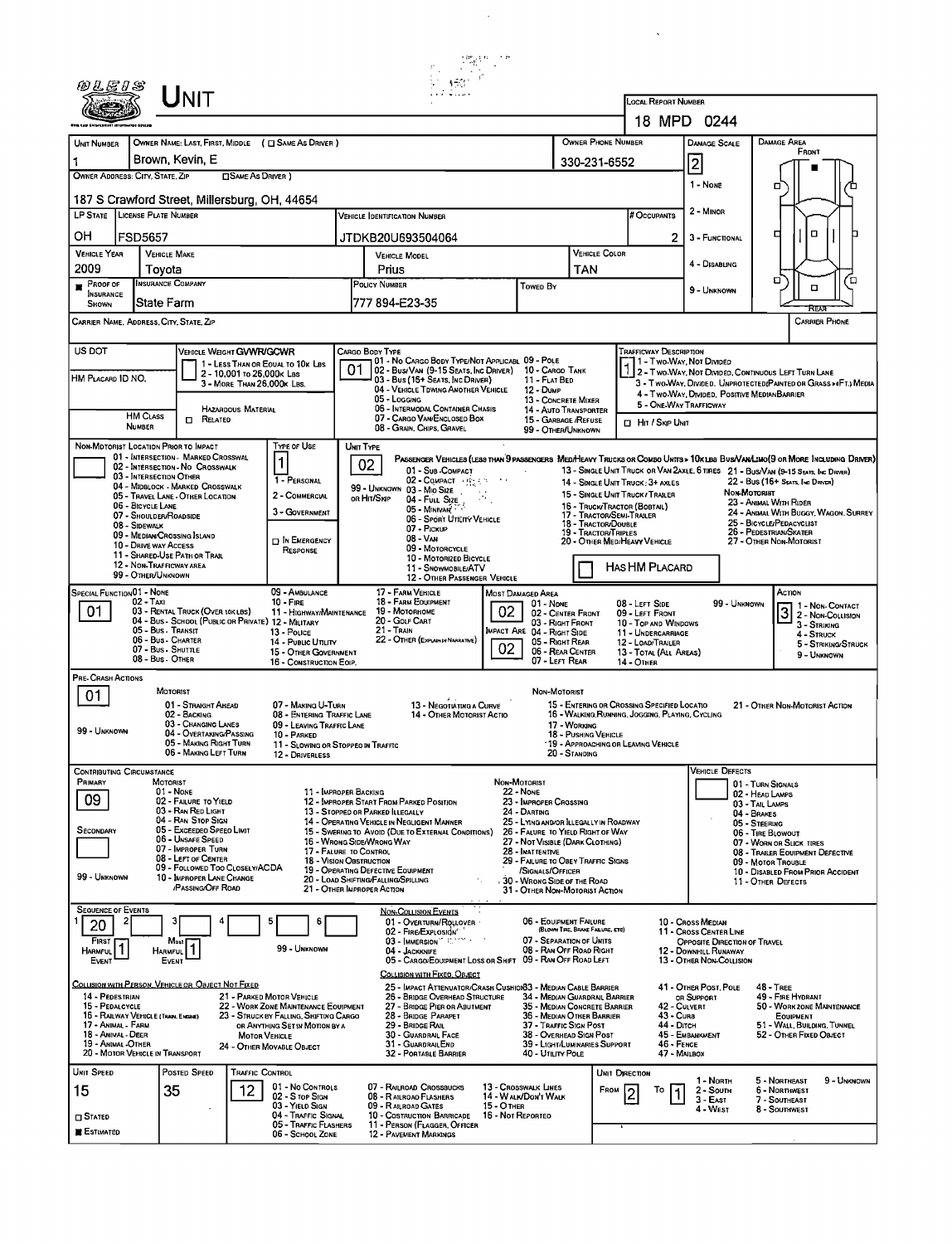|                                          |                                                                                                  | UNIT                                                                                    |                                                         |                                                                                                                                                   |                                                                                                                                              |                                                                                                                |                                                                                                |                                                                                                               | LOCAL REPORT NUMBER                                                                                                                          |                                                       |                                                                                                                                                                                                                     |  |  |  |
|------------------------------------------|--------------------------------------------------------------------------------------------------|-----------------------------------------------------------------------------------------|---------------------------------------------------------|---------------------------------------------------------------------------------------------------------------------------------------------------|----------------------------------------------------------------------------------------------------------------------------------------------|----------------------------------------------------------------------------------------------------------------|------------------------------------------------------------------------------------------------|---------------------------------------------------------------------------------------------------------------|----------------------------------------------------------------------------------------------------------------------------------------------|-------------------------------------------------------|---------------------------------------------------------------------------------------------------------------------------------------------------------------------------------------------------------------------|--|--|--|
|                                          |                                                                                                  |                                                                                         |                                                         |                                                                                                                                                   |                                                                                                                                              |                                                                                                                |                                                                                                |                                                                                                               |                                                                                                                                              | 18 MPD 0244                                           |                                                                                                                                                                                                                     |  |  |  |
| UNIT NUMBER                              |                                                                                                  |                                                                                         |                                                         | OWNER NAME: LAST, FIRST, MIDDLE ( C SAME AS DRIVER )                                                                                              |                                                                                                                                              |                                                                                                                |                                                                                                | <b>OWNER PHONE NUMBER</b>                                                                                     |                                                                                                                                              | <b>DAMAGE SCALE</b>                                   | <b>DAMAGE AREA</b><br>FRONT                                                                                                                                                                                         |  |  |  |
| 2<br>OWNER ADDRESS: CITY, STATE, ZIP     |                                                                                                  | Root, Donald, A                                                                         | <b>CISAME AS DRIVER</b>                                 |                                                                                                                                                   |                                                                                                                                              |                                                                                                                |                                                                                                | 330-674-1152                                                                                                  |                                                                                                                                              | 2                                                     |                                                                                                                                                                                                                     |  |  |  |
|                                          |                                                                                                  |                                                                                         |                                                         |                                                                                                                                                   |                                                                                                                                              |                                                                                                                |                                                                                                |                                                                                                               |                                                                                                                                              | 1 - None                                              | □                                                                                                                                                                                                                   |  |  |  |
| LP STATE LICENSE PLATE NUMBER            |                                                                                                  | 3787 CR 58, Millersburg, OH, 44654                                                      |                                                         |                                                                                                                                                   | VEHICLE IDENTIFICATION NUMBER                                                                                                                |                                                                                                                |                                                                                                |                                                                                                               | # Occupants                                                                                                                                  | $2 -$ Minor                                           |                                                                                                                                                                                                                     |  |  |  |
| OН                                       | AD80TE                                                                                           |                                                                                         |                                                         |                                                                                                                                                   | 1B7HC16YX1S228221                                                                                                                            |                                                                                                                |                                                                                                |                                                                                                               | Ъ.                                                                                                                                           | 3 - FUNCTIONAL                                        | O<br>□                                                                                                                                                                                                              |  |  |  |
| <b>VEHICLE YEAR</b>                      | <b>VEHICLE MAKE</b>                                                                              |                                                                                         |                                                         |                                                                                                                                                   | <b>VEHICLE MODEL</b>                                                                                                                         |                                                                                                                |                                                                                                | VEHICLE COLOR                                                                                                 |                                                                                                                                              | 4 - DISABLING                                         |                                                                                                                                                                                                                     |  |  |  |
| 2001<br>$P$ ROOF OF                      | Dodae                                                                                            | <b>INSURANCE COMPANY</b>                                                                |                                                         |                                                                                                                                                   | Ram Pickup<br>POLICY NUMBER                                                                                                                  | Towen By                                                                                                       | RED                                                                                            |                                                                                                               |                                                                                                                                              |                                                       | σ<br>o                                                                                                                                                                                                              |  |  |  |
| <b>INSURANCE</b><br><b>SHOWN</b>         | State Farm                                                                                       |                                                                                         |                                                         |                                                                                                                                                   | l578 189-023-35G                                                                                                                             |                                                                                                                |                                                                                                |                                                                                                               |                                                                                                                                              | 9 - UNKNOWN                                           | KG At                                                                                                                                                                                                               |  |  |  |
| CARRIER NAME, ADDRESS, CITY, STATE, ZIP  |                                                                                                  |                                                                                         |                                                         |                                                                                                                                                   |                                                                                                                                              |                                                                                                                |                                                                                                |                                                                                                               |                                                                                                                                              |                                                       | <b>CARRIER PHONE</b>                                                                                                                                                                                                |  |  |  |
| US DOT                                   |                                                                                                  | VEHICLE WEIGHT GVWR/GCWR                                                                |                                                         | 1 - LESS THAN OR EQUAL TO 10K LBS                                                                                                                 | Cargo Body Type<br>01 - No Cargo Bony Type/Not Applicabl. 09 - Pole                                                                          |                                                                                                                |                                                                                                |                                                                                                               | <b>TRAFFICWAY DESCRIPTION</b>                                                                                                                | 1 - Two-Way, Not Divided                              |                                                                                                                                                                                                                     |  |  |  |
| HM PLACARD ID NO.                        |                                                                                                  |                                                                                         | 2 - 10,001 To 26,000K Lss<br>3 - MORE THAN 26,000K LBS. |                                                                                                                                                   | 02 - Bus/VAN (9-15 SEATS, INC DRIVER) 10 - CARGO TANK<br>03 - Bus (16+ Seats, Inc Driver)                                                    | 11 - FLAT BED                                                                                                  |                                                                                                |                                                                                                               |                                                                                                                                              |                                                       | 1 2 - Two-Way, Not Divided, Continuous LEFT TURN LANE<br>3 - Two-Way, Divided, UNPROTECTED (PAINTED OR GRASS >4FT.) MEDIA                                                                                           |  |  |  |
|                                          |                                                                                                  |                                                                                         |                                                         |                                                                                                                                                   | 04 - VEHICLE TOWING ANOTHER VEHICLE<br>05 - Logging<br>06 - INTERMODAL CONTAINER CHASIS                                                      | 12 - Dump<br>13 - CONCRETE MIXER                                                                               |                                                                                                |                                                                                                               | 5 - ONE-WAY TRAFFICWAY                                                                                                                       | 4 - Two-Way, DMDED, POSITIVE MEDIANBARRIER            |                                                                                                                                                                                                                     |  |  |  |
|                                          | <b>HM CLASS</b><br>NUMBER                                                                        | <b>CI RELATED</b>                                                                       | <b>HAZARDOUS MATERIAL</b>                               |                                                                                                                                                   | 07 - CARGO VAN ENCLOSED BOX<br>08 - GRAIN, CHIPS, GRAVEL                                                                                     | 15 - GARBAGE / REFUSE<br>99 - OTHER/UNKNOWN                                                                    | 14 - AUTO TRANSPORTER                                                                          |                                                                                                               | <b>D</b> Hit / Skip UNIT                                                                                                                     |                                                       |                                                                                                                                                                                                                     |  |  |  |
| NON-MOTORIST LOCATION PRIOR TO IMPACT    |                                                                                                  |                                                                                         |                                                         | TYPE OF USE                                                                                                                                       | UNIT TYPE                                                                                                                                    |                                                                                                                |                                                                                                |                                                                                                               |                                                                                                                                              |                                                       |                                                                                                                                                                                                                     |  |  |  |
|                                          |                                                                                                  | 01 - INTERSECTION - MARKED CROSSWAL<br>02 - INTERSECTION - NO CROSSWALK                 |                                                         | 1                                                                                                                                                 | 07<br>01 - Sue-COMPACT                                                                                                                       |                                                                                                                |                                                                                                |                                                                                                               |                                                                                                                                              |                                                       | PASSENGER VEHICLES (LESS THAN 9 PASSENGERS MEDIHEAVY TRUCKS OR COMBO UNITS > 10K LES BUS/VAM/LIMO(9 OR MORE INCLUDING DRIVER)<br>13 - SINGLE UNIT TRUCK OR VAN 2AXLE, 6 TIRES 21 - BUS/VAN (9-15 SEATS, INC DRIVER) |  |  |  |
|                                          | 03 - INTERSECTION OTHER                                                                          | 04 - MIDBLOCK - MARKED CROSSWALK<br>05 - TRAVEL LANE - OTHER LOCATION                   |                                                         | 1 - PERSONAL<br>2 - COMMERCIAL                                                                                                                    | 02 - COMPACT<br>99 - UNKNOWN 03 - MID SIZE                                                                                                   |                                                                                                                |                                                                                                |                                                                                                               | 14 - SINGLE UNIT TRUCK: 3+ AXLES                                                                                                             |                                                       | 22 - Bus (16+ Sears, Inc Draver)<br>NON-MOTORIST                                                                                                                                                                    |  |  |  |
|                                          | 06 - BICYCLE LANE<br>07 - Shoulder/Roadside                                                      |                                                                                         |                                                         | 3 - GOVERNMENT                                                                                                                                    | or Hit/Skip<br>04 - FutL Size<br>05 - Minivan<br>06 - SPORT UTILITY VEHICLE                                                                  |                                                                                                                |                                                                                                | 17 - TRACTOR/SEMI-TRAILER                                                                                     | 15 - SINGLE UNIT TRUCK/ TRAILER<br>23 - ANIMAL WITH RIDER<br>16 - TRUCK/TRACTOR (BOBTAIL)<br>24 - ANIMAL WITH BUGGY, WAGON, SURREY           |                                                       |                                                                                                                                                                                                                     |  |  |  |
|                                          | 08 - Sidewalk                                                                                    | 09 - MEDIAN CROSSING ISLAND                                                             |                                                         | <b>T</b> IN EMERGENCY                                                                                                                             | 07 - Pickup<br>08 - VAN                                                                                                                      |                                                                                                                | 18 - TRACTOR/DOUBLE<br>19 - TRACTOR/TRIPLES                                                    | 25 - BICYCLE/PEDACYCLIST<br>26 - PEDESTRIAN SKATER<br>20 - OTHER MED/HEAVY VEHICLE<br>27 - OTHER NON-MOTORIST |                                                                                                                                              |                                                       |                                                                                                                                                                                                                     |  |  |  |
|                                          | 10 - DRIVE WAY ACCESS                                                                            | 11 - SHARED-USE PATH OR TRAIL                                                           |                                                         | RESPONSE                                                                                                                                          | 09 - MOTORCYCLE<br>10 - MOTORIZED BICYCLE                                                                                                    |                                                                                                                |                                                                                                |                                                                                                               |                                                                                                                                              |                                                       |                                                                                                                                                                                                                     |  |  |  |
|                                          | 12 - NDN-TRAFFICWAY AREA<br>99 - OTHER/UNKNOWN                                                   |                                                                                         |                                                         |                                                                                                                                                   | 11 - SNOWMOBILE/ATV<br>12 - OTHER PASSENGER VEHICLE                                                                                          |                                                                                                                |                                                                                                |                                                                                                               | <b>HAS HM PLACARD</b>                                                                                                                        |                                                       |                                                                                                                                                                                                                     |  |  |  |
| SPECIAL FUNCTION 01 - NONE<br>01         | $02 - Tay$<br>05 - Bus - Transit<br>06 - Bus - Charter<br>07 - Bus - Shuttle<br>08 - Bus - OTHER | 03 - RENTAL TRUCK (OVER 10K LBS)<br>04 - Bus - Schdol (Public or Private) 12 - Military |                                                         | 09 - AMBULANCE<br>$10 -$ Fire<br>11 - Highway/Maintenance<br>13 - Pouce<br>14 - PUBLIC UTILITY<br>15 - OTHER GOVERNMENT<br>16 - CONSTRUCTION EOIP | 17 - FARM VEHICLE<br>18 - FARM EQUIPMENT<br>06<br>19 - Мотопноме<br>20 - GOLF CART<br>21 - Train<br>22 - OTHER (EXPLADIBLA NARRANTIVE)<br>06 | Most Damaged Area<br>01 - NONE<br>IMPACT ARE 04 - RIGHT SIDE                                                   | 02 - CENTER FRONT<br>03 - Right Front<br>05 - RIGHT REAR<br>06 - REAR CENTER<br>07 - LEFT REAR |                                                                                                               | 08 - LEFT SIDE<br>09 - LEFT FRONT<br>10 - TOP AND WINDOWS<br>11 - UNDERCARRIAGE<br>12 - LOAD/TRAILER<br>13 - TOTAL (ALL AREAS)<br>14 - OTHER | 99 - Unxnown                                          | Аспон<br>1 - Non-Contact<br>2 - Non-Collision<br>3 - Striking<br>4 - Struck<br>5 - STRIKING/STRUCK<br>9 - UNKNOWN                                                                                                   |  |  |  |
| PRE-CRASH ACTIONS                        |                                                                                                  |                                                                                         |                                                         |                                                                                                                                                   |                                                                                                                                              |                                                                                                                |                                                                                                |                                                                                                               |                                                                                                                                              |                                                       |                                                                                                                                                                                                                     |  |  |  |
| 11                                       |                                                                                                  | MOTORIST<br>01 - STRAIGHT AHEAD                                                         |                                                         | 07 - MAKING U-TURN                                                                                                                                | 13 - Negotiating a Curve                                                                                                                     |                                                                                                                | NON-MOTORIST                                                                                   |                                                                                                               | 15 - ENTERING OR CROSSING SPECIFIED LOCATIO                                                                                                  |                                                       | 21 - OTHER NON-MOTORIST ACTION                                                                                                                                                                                      |  |  |  |
|                                          |                                                                                                  | 02 - BACKING<br>03 - Changing LANES                                                     |                                                         | 08 - ENTERING TRAFFIC LANE<br>09 - LEAVING TRAFFIC LANE                                                                                           | 14 - Other Motorist Actio<br>łы.                                                                                                             | 17 - Working                                                                                                   |                                                                                                | 16 - WALKING, RUNNING, JOGGING, PLAYING, CYCLING                                                              |                                                                                                                                              |                                                       |                                                                                                                                                                                                                     |  |  |  |
| 99 - UNKNOWN                             |                                                                                                  | 04 - Overtaking/Passing<br>05 - MAKING RIGHT TURN<br>06 - MAKING LEFT TURN              |                                                         | 10 - PARKED<br>11 - Slowing or Stopped in Traffic                                                                                                 |                                                                                                                                              |                                                                                                                | 18 - PUSHING VEHICLE                                                                           |                                                                                                               | 19 - APPROACHING OR LEAVING VEHICLE                                                                                                          |                                                       |                                                                                                                                                                                                                     |  |  |  |
| CONTRIBUTING CIRCUMSTANCE                |                                                                                                  |                                                                                         |                                                         | 12 - Driverless                                                                                                                                   |                                                                                                                                              |                                                                                                                | 20 - Standing                                                                                  |                                                                                                               |                                                                                                                                              | <b>VEHICLE DEFECTS</b>                                |                                                                                                                                                                                                                     |  |  |  |
| PRIMARY                                  | Мотоківт                                                                                         | $01 - None$                                                                             |                                                         | 11 - IMPROPER BACKING                                                                                                                             |                                                                                                                                              | NON-MOTORIST<br>22 - None                                                                                      |                                                                                                |                                                                                                               |                                                                                                                                              |                                                       | 01 - TURN SIGNALS<br>02 - HEAD LAMPS                                                                                                                                                                                |  |  |  |
| 01                                       |                                                                                                  | 02 - FAILURE TO YIELD<br>03 - RAN RED LIGHT                                             |                                                         |                                                                                                                                                   | 12 - IMPROPER START FROM PARKED POSITION<br>13 - STOPPED OR PARKED LLEGALLY                                                                  | 23 - IMPROPER CROSSING<br>24 - DARTING                                                                         |                                                                                                |                                                                                                               | 03 - TAIL LAMPS<br>04 - BRAKES                                                                                                               |                                                       |                                                                                                                                                                                                                     |  |  |  |
| <b>SECONDARY</b>                         |                                                                                                  | 04 - RAN STOP SIGN<br>05 - Exceeded Speed Limit<br>06 - Unsafe Speed                    |                                                         |                                                                                                                                                   | 14 - OPERATING VEHICLE IN NEGLIGENT MANNER<br>15 - Swering to Avoid (Due to External Conditions)<br>16 - Wrong Side/Wrong Way                | 25 - LYING AND/OR LLEGALLY IN ROADWAY<br>26 - FALURE TO YIELD RIGHT OF WAY<br>27 - NOT VISIBLE (DARK CLOTHING) |                                                                                                |                                                                                                               |                                                                                                                                              |                                                       | 05 - STEERING<br>06 - TIRE BLOWOUT                                                                                                                                                                                  |  |  |  |
|                                          |                                                                                                  | 07 - IMPROPER TURN<br>08 - LEFT OF CENTER                                               |                                                         |                                                                                                                                                   | 17 - FALURE TO CONTROL<br>18 - Vision Obstruction                                                                                            | 28 - INATTENTIVE<br>29 - FAILURE TO OBEY TRAFFIC SIGNS                                                         |                                                                                                | 07 - WORN OR SLICK TIRES<br>08 - TRAILER EOUIPMENT DEFECTIVE<br>09 - MOTOR TROUBLE                            |                                                                                                                                              |                                                       |                                                                                                                                                                                                                     |  |  |  |
| 99 - UNKNOWN                             |                                                                                                  | 09 - Followeo Too Closely/ACDA<br>10 - IMPROPER LANE CHANGE<br><b>iPassing/OFF RDAD</b> |                                                         |                                                                                                                                                   | 19 - OPERATING DEFECTIVE EQUIPMENT<br>20 - LOAD SHIFTING/FALLING/SPILLING                                                                    | /SIGNALS/OFFICER<br>30 - WRONG SIDE OF THE ROAD                                                                |                                                                                                |                                                                                                               |                                                                                                                                              |                                                       | 10 - DISABLED FROM PRIOR ACCIDENT<br>11 - OTHER DEFECTS                                                                                                                                                             |  |  |  |
| <b>SEQUENCE OF EVENTS</b>                |                                                                                                  |                                                                                         |                                                         |                                                                                                                                                   | 21 - OTHER IMPROPER ACTION                                                                                                                   | 31 - OTHER NON-MOTORIST ACTION                                                                                 |                                                                                                |                                                                                                               |                                                                                                                                              |                                                       |                                                                                                                                                                                                                     |  |  |  |
| 20                                       |                                                                                                  |                                                                                         |                                                         | 6                                                                                                                                                 | NON-COLLISION EVENTS<br>01 - Overturn/Rollgver<br>02 - FIRE/EXPLOSION                                                                        | 06 - EQUIPMENT FAILURE                                                                                         |                                                                                                | (BLOWN TIRE, BRANE FAILURE, ETC)                                                                              |                                                                                                                                              | 10 - Cross Median<br>11 - Cross Center Line           |                                                                                                                                                                                                                     |  |  |  |
| FIRST<br>HARMFUL                         | <b>HARMFUL</b>                                                                                   | Mest                                                                                    |                                                         | 99 - UNKNOWN                                                                                                                                      | 03 - MMERSION<br>04 - JACKKNIFE                                                                                                              | 07 - SEPARATION OF UNITS<br>08 - RAN OFF ROAD RIGHT                                                            |                                                                                                |                                                                                                               |                                                                                                                                              | OPPOSITE DIRECTION OF TRAVEL<br>12 - DOWNHILL RUNAWAY |                                                                                                                                                                                                                     |  |  |  |
| EVENT                                    |                                                                                                  | EVENT                                                                                   |                                                         |                                                                                                                                                   | 05 - CARGO/EQUIPMENT LOSS OR SHIFT<br>COLLISION WITH FIXED, OBJECT                                                                           | 09 - RAN OFF ROAD LEFT                                                                                         |                                                                                                |                                                                                                               |                                                                                                                                              | 13 - OTHER NON-COLLISION                              |                                                                                                                                                                                                                     |  |  |  |
| 14 - PEDESTRIAN                          |                                                                                                  | COLLISION WITH PERSON, VEHICLE OR OBJECT NOT FIXED                                      |                                                         | 21 - PARKEO MOTOR VEHICLE                                                                                                                         | 25 - IMPACT ATTENUATOR/CRASH CUSHION33 - MEDIAN CABLE BARRIER<br>26 - BRIDGE OVERHEAD STRUCTURE                                              |                                                                                                                |                                                                                                | 34 - Median Guardrail Barrier                                                                                 |                                                                                                                                              | 41 - OTHER POST, POLE<br>OR SUPPORT                   | $48 -$ TREE<br>49 - FIRE HYDRANT                                                                                                                                                                                    |  |  |  |
| 15 - PEDALCYCLE<br>17 - Animal - Farm    | 16 - RAILWAY VEHICLE (TRANK, ENGINE)                                                             |                                                                                         |                                                         | 22 - WORK ZONE MAINTENANCE EQUIPMENT<br>23 - STRUCK BY FALLING, SHIFTING CARGO<br>OR ANYTHING SET IN MOTION BY A                                  | 27 - Bridge Pier or Abutment<br>28 - Bridge Parapet<br>29 - BRIDGE RAIL                                                                      | 36 - MEDIAN OTHER BARRIER<br>37 - TRAFFIC SIGN POST                                                            |                                                                                                | 35 - MEDIAN CONCRETE BARRIER                                                                                  | 42 - Culvert<br>43 - Cuns<br>44 - Олген                                                                                                      |                                                       | 50 - WORK ZONE MAINTENANCE<br>EQUIPMENT<br>51 - WALL, BUILDING, TUNNEL                                                                                                                                              |  |  |  |
| 18 - Animal - Deer<br>19 - ANIMAL -OTHER |                                                                                                  |                                                                                         | <b>MOTOR VEHICLE</b>                                    | 24 - OTHER MOVABLE OBJECT                                                                                                                         | 30 - GUARDRAIL FACE<br>31 - GUARDRAILEND                                                                                                     | 38 - Overhead Sign Post                                                                                        |                                                                                                | 39 - Light/Luminaries Support                                                                                 | 46 - Ремсе                                                                                                                                   | 45 - EMBANKMENT                                       | 52 - OTHER FIXED OBJECT                                                                                                                                                                                             |  |  |  |
| UNIT SPEED                               | 20 - MOTOR VEHICLE IN TRANSPORT                                                                  |                                                                                         |                                                         |                                                                                                                                                   | 32 - PORTABLE BARRIER                                                                                                                        | 40 - Utility Pole                                                                                              |                                                                                                |                                                                                                               | 47 - Malbox                                                                                                                                  |                                                       |                                                                                                                                                                                                                     |  |  |  |
| 0                                        |                                                                                                  | Posted Speed<br>35                                                                      | <b>TRAFFIC CONTROL</b><br>12                            | 01 - No CONTROLS                                                                                                                                  | 07 - RAILROAD CROSSBUCKS                                                                                                                     | 13 - Crosswalk LINES                                                                                           |                                                                                                | UNIT DIRECTION<br>FROM                                                                                        | To                                                                                                                                           | 1 - Norm<br>2 - South                                 | 5 - NORTHEAST<br>9 - UNKNOWN<br>6 - NORTHWEST                                                                                                                                                                       |  |  |  |
| ■ Stated                                 |                                                                                                  |                                                                                         |                                                         | 02 - S TOP SIGN<br>03 - YIELD SIGN<br>04 - TRAPFIC SIGNAL                                                                                         | 08 - RAILROAD FLASHERS<br><b>15 - O THER</b><br>09 - RAILROAD GATES<br>10 - Costruction Barricade                                            | 14 - WALK/DON'T WALK<br>16 - Not Reported                                                                      |                                                                                                |                                                                                                               |                                                                                                                                              | 3 - EAST<br>4 - West                                  | 7 - SOUTHEAST<br>8 - SOUTHWEST                                                                                                                                                                                      |  |  |  |
| <b>CI ESTIMATED</b>                      |                                                                                                  |                                                                                         |                                                         | 05 - TRAFFIC FLASHERS<br>06 - SCHOOL ZONE                                                                                                         | 11 - PERSON (FLAGGER, OFFICER<br>12 - PAVEMENT MARKINGS - 19921, 1999 3                                                                      |                                                                                                                |                                                                                                |                                                                                                               |                                                                                                                                              |                                                       |                                                                                                                                                                                                                     |  |  |  |